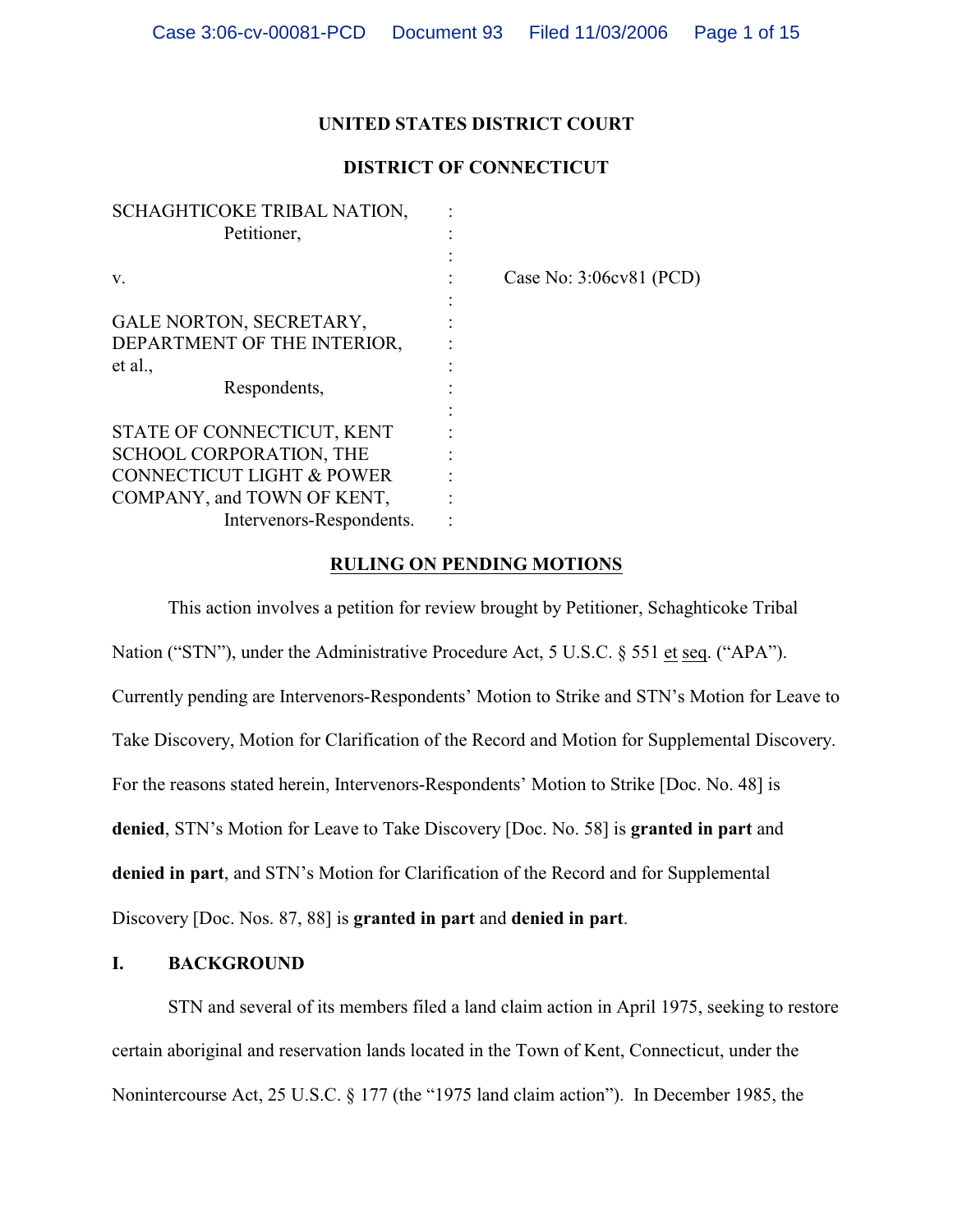United States National Parks Service, a bureau within the United States Department of the Interior, initiated an action seeking to take possession of approximately 43.47 acres of land located in the Town of Kent, Connecticut.<sup>1</sup> Several defendants who might have an interest in the land were named, including STN by virtue of the 1975 land claim action. In defending this action, it became necessary for STN to establish its existence as a tribe so that it could invoke the protections of 25 U.S.C. § 177, which prohibits alienation of tribal land. Accordingly, on December 7, 1994, STN submitted its petition for federal recognition to the Bureau of Indian Affairs ("BIA").<sup>2</sup>

On September 11, 2000, this Court assumed control over the recognition process and STN's petition, noting that although the BIA's "technical expertise makes it better positioned to make a recognition determination, such expertise is outweighed by its now demonstrated inability to make such determinations in anything remotely resembling a timely manner." (See Ruling on Pending Motions, Doc. No. 158, 3:85cv1078 (PCD).) On May 9, 2001, the Court entered a scheduling order providing, *inter alia*, that "[n]o non-federal party or amici shall communicate or meet with any officials in the immediate offices of the Secretary of the Interior, the Assistant Secretary-Indian Affairs or the Deputy Commissioner of Indian Affairs with respect to this petition, without notification to the other parties." (See Stip. Order, Doc. No. 170,

 $\frac{1}{1}$  That action, 2:85cv1078 (PCD), together with two other land claim actions subsequently filed by STN, 3:98cv1113 (PCD) and 3:00cv820 (PCD), have been consolidated and are currently pending before this Court. The actions have been stayed pending resolution of the STN's recognition process.

The BIA and the Office of Federal Acknowledgment ("OFA") are charged with guiding Indian 2 tribes through the recognition process. Pursuant to 25 C.F.R. §§ 83.10(b), (c)(1) and (j)(1), Indian tribes may seek technical assistance from the BIA and the OFA at various points during the recognition process.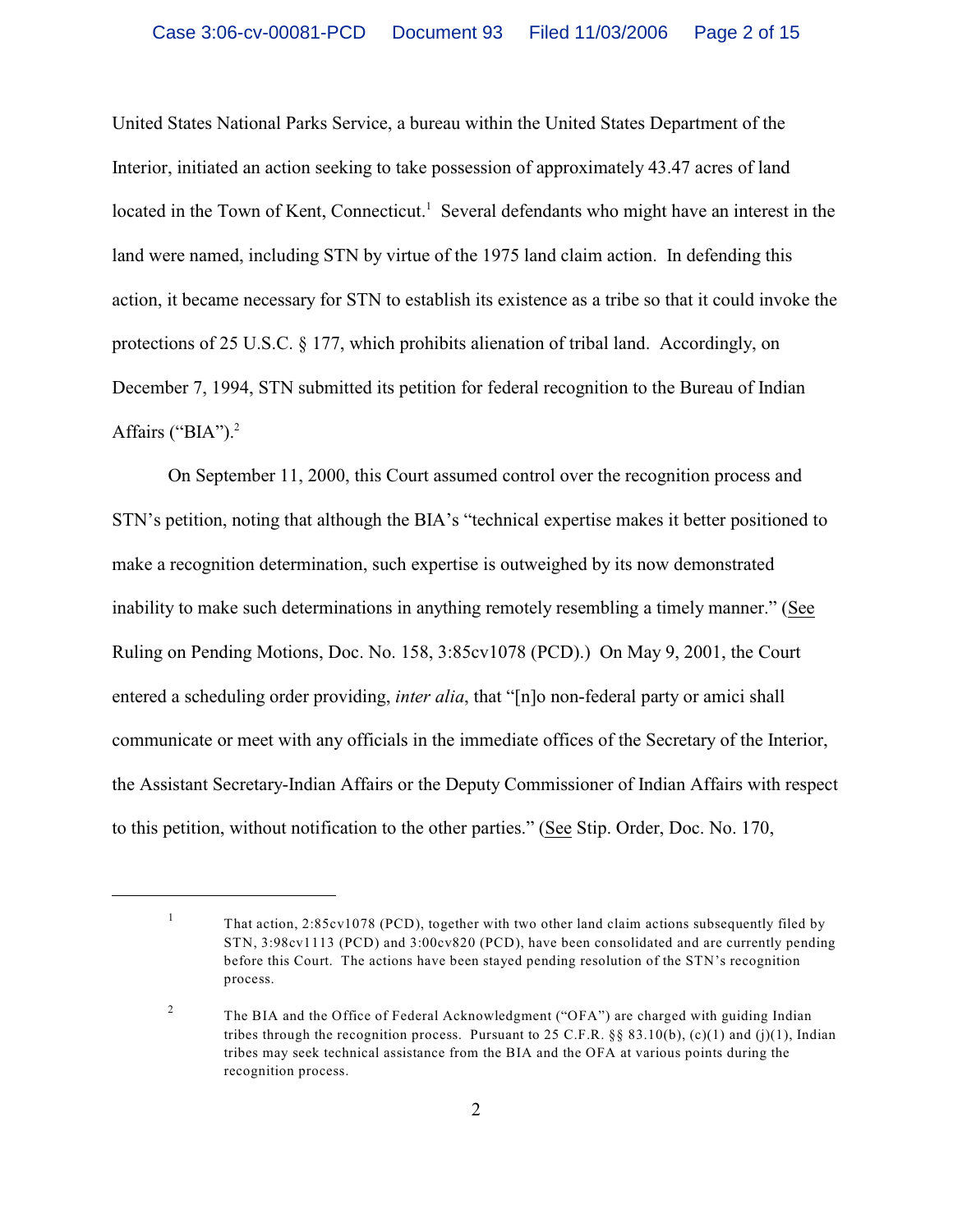### 3:85cv1078 (PCD).)

On December 5, 2002, after a number of proceedings in this Court and before the federal agencies and following review of the STN petition, the Office of Federal Acknowledgment ("OFA") issued a Proposed Finding against tribal acknowledgment, finding that STN had failed to satisfy the two key criteria set forth in 25 C.F.R.  $\S$ § 83.7(b)<sup>3</sup> and (c).<sup>4</sup> STN and all interested parties then participated in the comment process, as provided for in 25 C.F.R. § 83.10(i). On January 29, 2004, the Principal Deputy Assistant Secretary of Indian Affairs, Aurene Michele Martin, notified STN and all interested parties of the Final Determination, acknowledging the existence of STN as a tribe. See 69 Fed. Reg. 5570 (Feb. 5, 2004).

On May 3, 2004, the State of Connecticut, together with the Kent School Corporation, Connecticut Light & Power Company, the Town of Kent and other interested parties, filed Requests for Reconsideration of the Final Determination with the Interior Board of Indian Appeals ("IBIA"), pursuant to 25 C.F.R. § 83.11. On November 29, 2004, STN submitted its response to the IBIA opposing the Requests for Reconsideration. Just three days later, on December 2, 2004, the OFA filed a "Supplemental Transmittal" memorandum with the IBIA calling into question its own Final Determination. On May 12, 2005, the IBIA issued its decision to vacate and remand the Final Determination.

On May 20, 2005, in the related land claim litigation, this Court granted STN's Motion for Permission to Conduct Limited Discovery and set an October 1, 2005 deadline for the

<sup>3</sup>

<sup>25</sup> C.F.R. § 83.7(b) requires that "[a] predominant portion of the petitioning group comprises a distinct community and has existed as a community from historical times until the present."

<sup>&</sup>lt;sup>4</sup> 25 C.F.R. § 83.7(c) requires that the tribe have "maintained political influence or authority over its members as an autonomous entity from historical times until the present."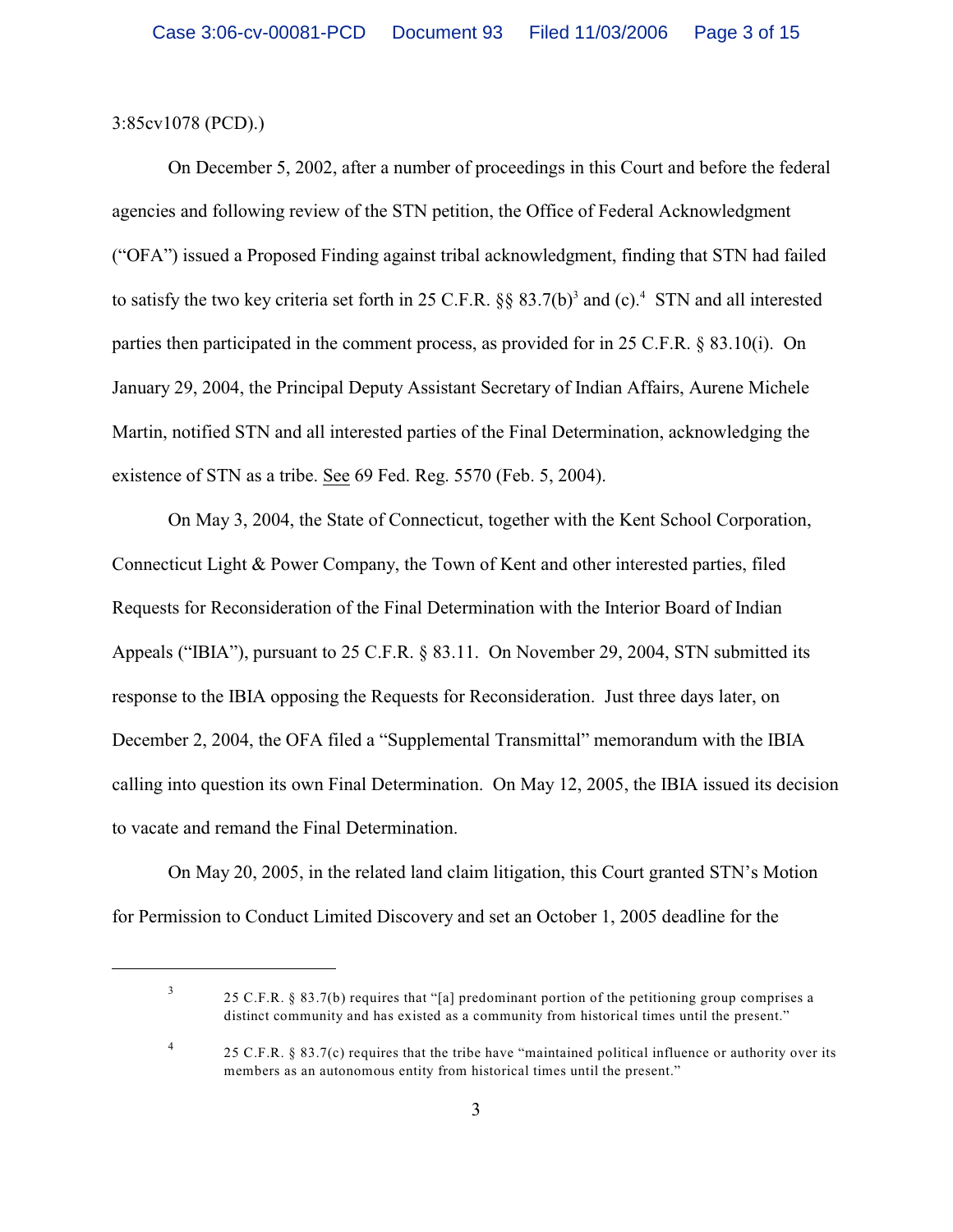completion of that discovery. (See Ruling on Mot. Discovery, Doc. No. 249, 3:85cv1078  $(PCD).$ <sup>5</sup> STN issued its first notices of deposition of July 1, 2005, and issued a second set on September 13, 2005. On September 30, 2005, one day before the close of discovery, this Court issued an order precluding STN from conducting certain discovery and denying STN's request for additional time for discovery on the ground that "[a]mple time for inquiry as to ex parte communications with the DOI has been provided." (See Order re: Pending Motions 4, Doc. No. 286, Sept. 30, 2005, 3:85cv1078 (PCD).) The Court observed, however, that STN could challenge the fairness of the BIA proceedings in an appeal of the decision under the APA. (See  $\underline{\text{id}}$ .)

On October 12, 2005, the OFA announced its Reconsidered Final Determination denying STN's petition. The decision was published in the Federal Register on October 14, 2005. See 70 Fed. Reg. 60,101 (Oct. 14, 2005). STN filed a Petition for Review of the Reconsidered Final Determination on January 12, 2006, and it is now before this Court on that administrative appeal.

In their Petition for Review, STN argues that the actions leading up to the Reconsidered Final Determination "violate the APA because they are arbitrary and capricious, constitute an abuse of discretion, are contrary to the laws and regulations governing the Department of the Interior and the OFA with respect to the federal acknowledgment process, violated STN's rights to procedural due process, breached the United States' federal trust obligation to STN as an

The Court permitted STN and Respondents to conduct limited discovery "for the purpose of <sup>5</sup> determining whether the Court's Scheduling Order prohibition on meeting or contacting officials of the Department of the Interior has been violated." (Ruling on Mot. Discovery 1, Doc. No. 249, 3:85cv1078 (PCD).)

<sup>&</sup>lt;sup>6</sup> In its Reconsidered Final Determination, the OFA found that STN failed to meet: (1) the "community" requirement set forth in 25 C.F.R. § 83.7(b) and (2) the political authority or influence criterion set forth in § 83.7(c).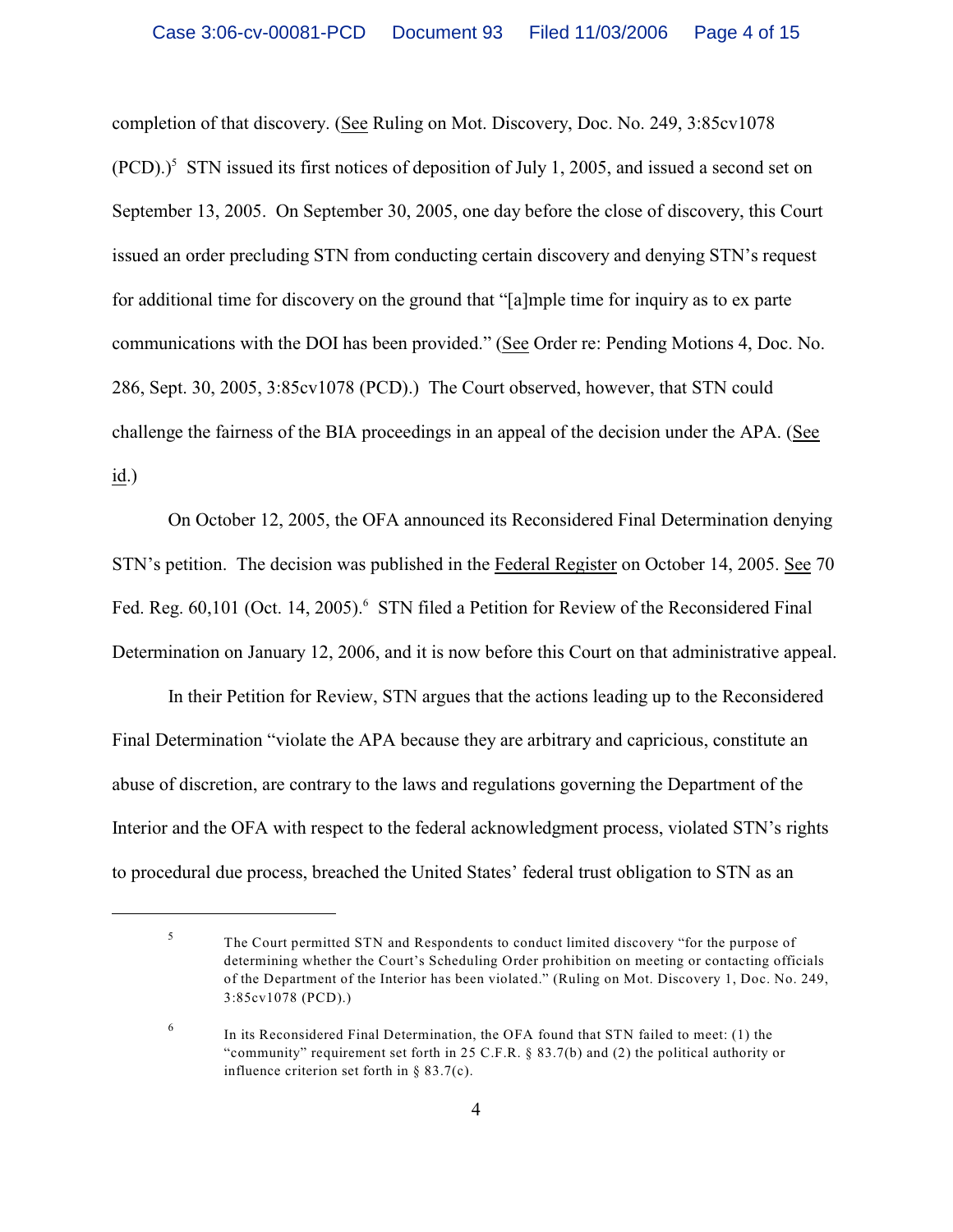Indian tribe, and are the produce of unlawful political influence and congressional interference." (Pet. Rev. 25-26.)

## **II. MOTION TO STRIKE**

The State of Connecticut, the Kent School Corporation, and Connecticut Light & Power Company ("Intervenors-Respondents") move to strike from the record the declaration of Aurene Michele Martin<sup>7</sup> ("Martin Declaration").<sup>8</sup> In moving to strike, Intervenors-Respondents assert that the Martin Declaration "is a thinly-veiled attempt to get around the fundamental rule that the Court's review of an agency decision is limited to the administrative record and that evidence of the decision maker's thought process, other than that which is present in the record itself, may not be relied on." (Mot. Strike 1.)

The Supreme Court has limited district courts' review of administrative agency decisions to the record before the agency, except in very limited circumstances, Florida Power & Light Co. v. Lorion, 470 U.S. 729, 743-44, 105 S. Ct. 1598; 84 L. Ed. 2d 643 (1985),<sup>9</sup> and has made clear that "[i]t is not the function of the court to probe the mental processes of the [agency decision maker]," United States v. Morgan, 313 U.S. 409 (1941). A very limited exception to this "record

Ms. Martin served as Acting Assistant Secretary of Indian Affairs for the Department of the Interior ("DOI") from January 2003 through February 2004, during that time that STN's Petition for Federal Acknowledgment was being evaluated by the Office of Federal Acknowledgment ("OFA") of the Bureau of Indian Affairs ("BIA"). (Martin Decl. ¶¶ 3-4.)

<sup>&</sup>lt;sup>8</sup> The Martin Declaration was originally submitted in support of STN's Motion for Enlargement of Time [Doc. No. 36], which has since been withdrawn. (See Order, Doc. No. 62, Aug. 15, 2006.) STN also relied on the Martin Declaration in its Motion for Leave to Take Discovery [Doc. No. 58] and therefore, this issue was not mooted by the withdrawal of the Motion for Enlargement of Time.

<sup>&</sup>lt;sup>9</sup> In Florida Power & Light, the Supreme Court held that "[t]he task of the reviewing court is to apply the appropriate APA standard of review, 5 U. S. C. § 706, to the agency decision based on the record the agency presents to the reviewing court." 470 U.S. at 743-44 (citing Citizens to Preserve Overton Park v. Volpe, 401 U.S. 402, 91 S. Ct. 814, 28 L. Ed. 2d 136 (1971)).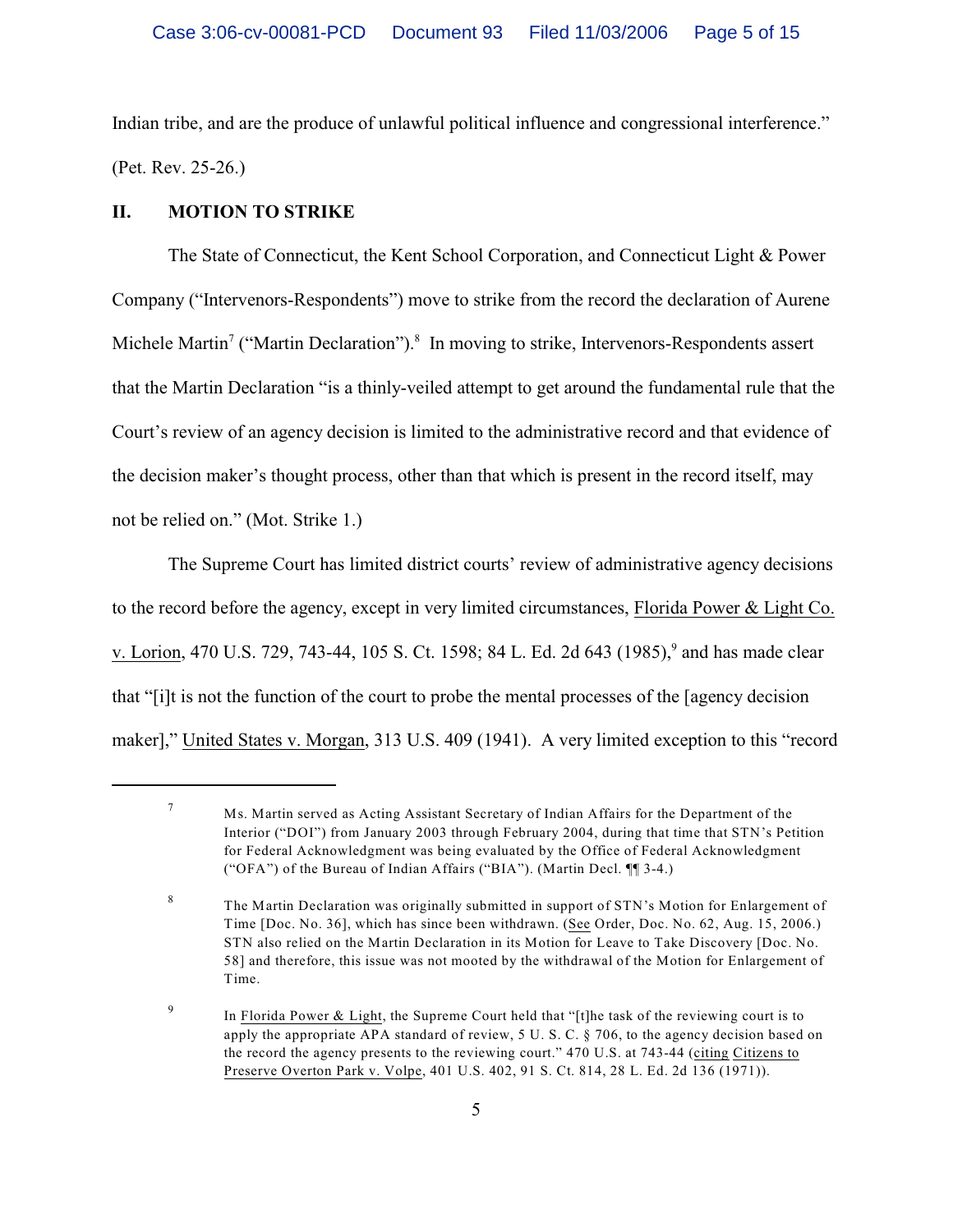rule" exists, and an extra-record investigation may be appropriate, where "there has been a strong showing in support of a claim of bad faith or improper behavior on the part of agency decision makers or where the absence of formal administrative findings makes such investigation necessary in order to determine the reasons for the agency's choice." National Audubon Soc'y v. Hoffman, 132 F.3d 7, 14 (2d Cir. 1997) (citing Citizens to Preserve Overton Park, Inc. v. Volpe, 401 U.S. 402, 420, 28 L. Ed. 2d 136, 91 S. Ct. 814 (1971)).

Without the requisite "strong showing," STN will not be permitted to submit extra-record evidence in support of their Petition for Review. The Martin Declaration is appropriate to consider, however, for the very limited purpose of determining whether STN has met their burden to justify further discovery. See Sokaogon Chippewa Community v. Babbitt, 961 F. Supp. 1276, 1285 (W.D. Wis. 1997) (considering extrinsic evidence for the limited purpose of determining whether the plaintiffs met their evidentiary burden to justify extra-record discovery). In order to fully consider the discovery question, and without necessarily crediting any of the factual assertions set forth in the declaration, the Court will not strike the Martin Declaration from the record. The Martin Declaration will be considered only for determining whether STN is entitled to extra-record discovery; it will not be considered in relation to the Petition for Review unless and until STN makes the "strong showing" of bad faith or improper behavior required for its consideration. Accordingly, the Motion to Strike is denied.

### **III. MOTION FOR LEAVE TO TAKE DISCOVERY**

STN moves for an order permitting limited discovery on the question of whether improper political pressure influenced the Federal Respondents' decision to deny STN's petition for federal acknowledgment. Federal Respondents and Intervenors-Respondents both submitted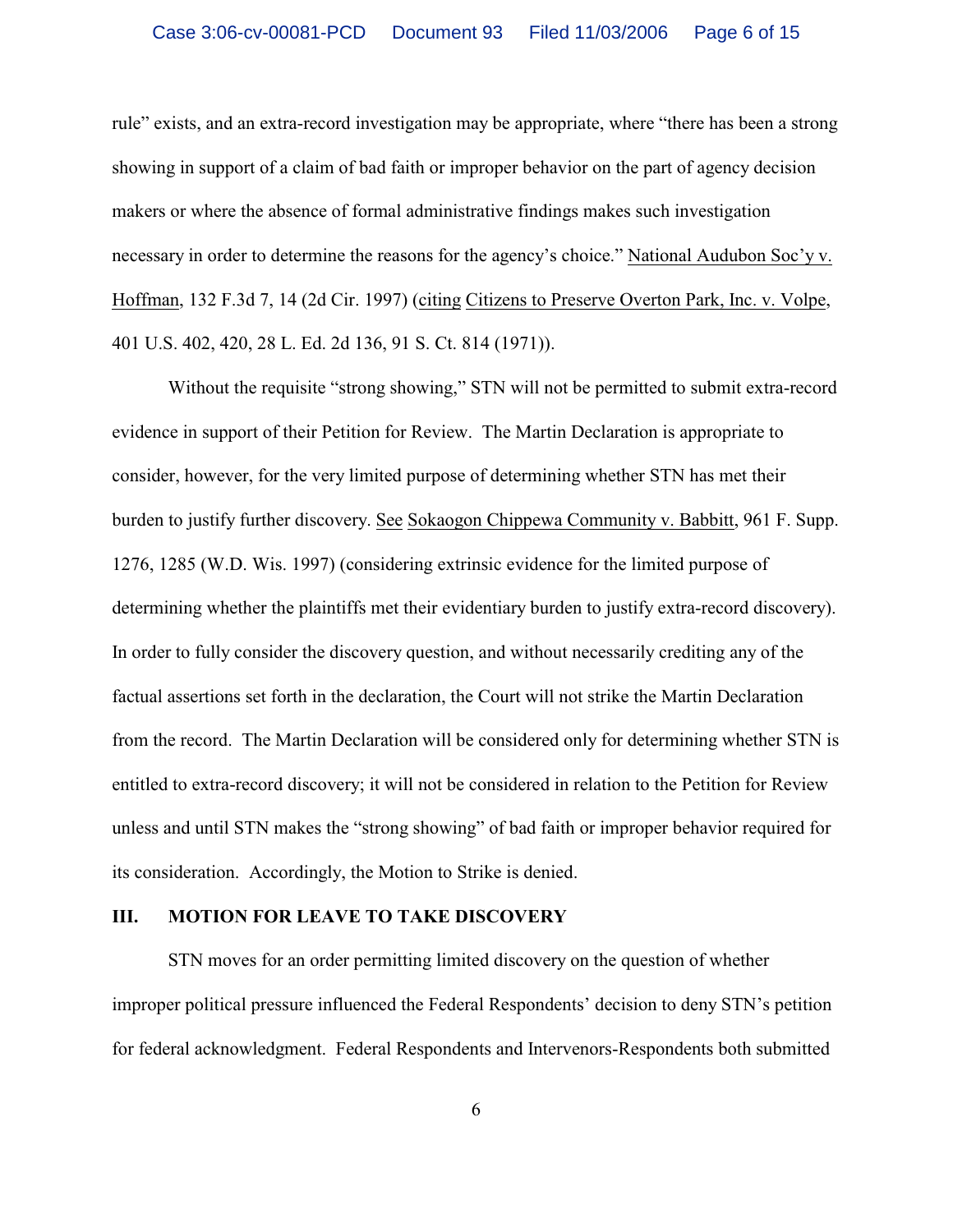briefs in opposition to STN's motion.

#### **A. Standard of Review**

As stated above, the general rule on a petition for review is that courts confine their review of an administrative agency's decision to the administrative record. Citizens to Preserve Overton Park, 401 U.S. at 419-20 (1971). There is, however, a limited exception to this general rule where "there has been a strong showing in support of a claim of bad faith or improper behavior on the part of agency decision makers or where the absence of formal administrative findings makes such investigation necessary in order to determine the reasons for the agency's choice." National Audubon Soc'y, 132 F.3d at 14 (citing Citizens to Preserve Overton Park, 401 U.S. at 420).

The requisite "strong showing" imposes a significant burden on the party moving for discovery, and as such, "[b]ald assertions of bad faith are insufficient to require agency officials to submit to depositions." Friends of the Shawangunks, Inc. v. Watt, 97 F.R.D. 663, 667 (N.D.N.Y. 1983). There is a presumption of validity in administrative action, Udall v. Washington, Virginia and Maryland Coach Co., 130 U.S. App. D.C. 171, 398 F.2d 765 (D.C. Cir. 1968), and thus, "a party seeking to depose an administrative official must show *specific facts* to indicate that the challenged action was reached because of improper motives." Id. at 668 (emphasis added); see also Havasupai Tribe v. Robertson, 943 F.2d 32, 34 (9th Cir. 1991) (finding that extra-record discovery was not appropriate based only on the petitioner's "speculative" claim, lacking any supporting evidence, that the agency wrongfully considered documents outside of the record in reaching its decision); City of Mt. Clemens v. EPA, 917 F.2d 908, 918 (6th Cir. 1990) (holding that the petitioner's "unsubstantiated allegation" that the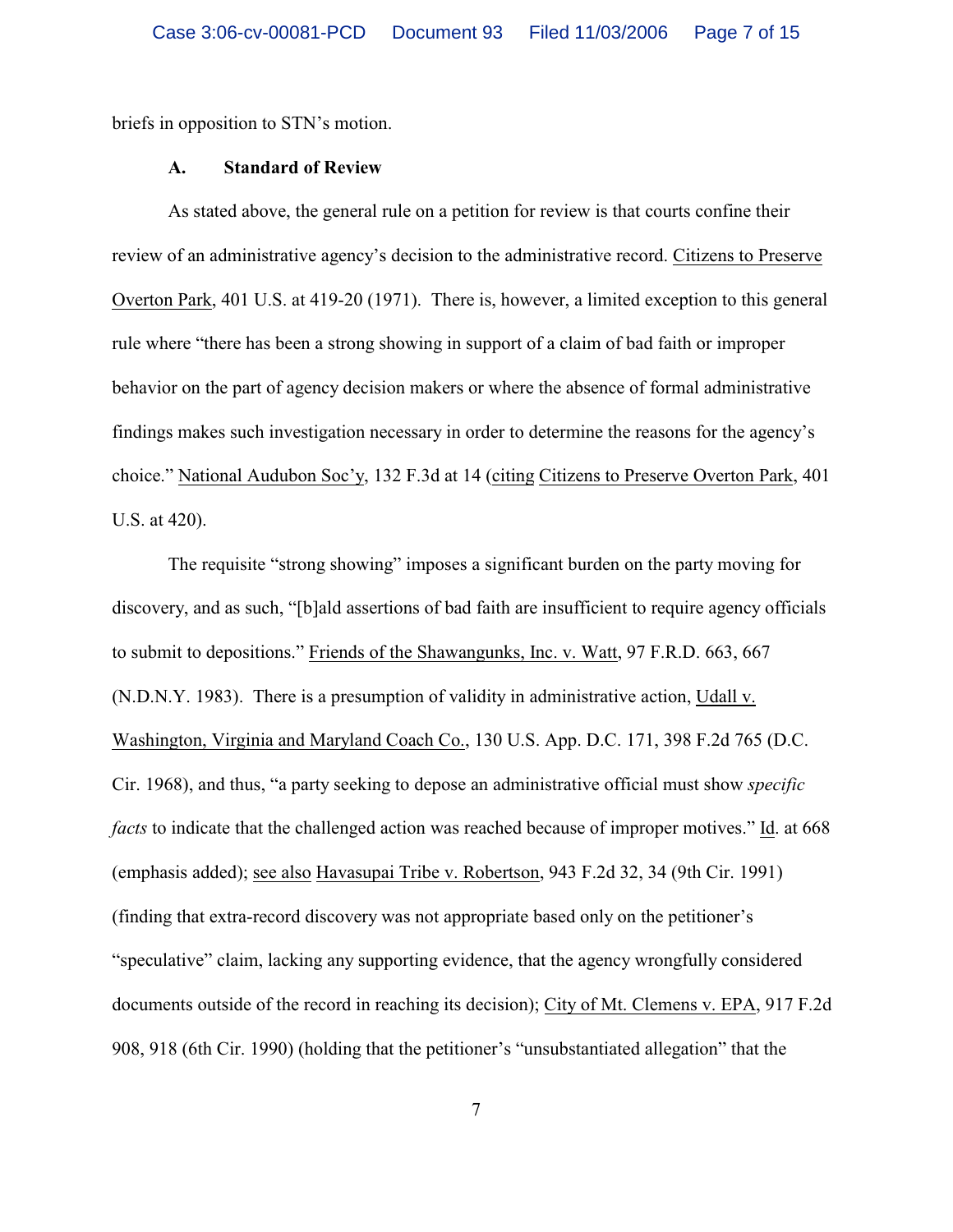agency acted in bad faith, when viewed in light of the detailed reasoning and careful procedures set forth in the record, was insufficient to warrant an exception to the general record rule); China Trade Center, L.L.C. v. Washington Metro. Area Transit Auth., 34 F. Supp. 2d 67, 70-71 (D.D.C. 1999) ("government officials are presumed to act in good faith . . . . Plaintiff must present 'well-nigh irrefragable proof' of bad faith or bias on the part of government officials in order to overcome this presumption") (internal citations omitted). Although the party moving for extrarecord discovery must come forward with significant evidence of wrongdoing, it is improper to "require [the moving party] to come forward with conclusive evidence of political improprieties at a point when they are seeking to discover the extent of those improprieties." Sokaogon Chippewa Community, 961 F. Supp. at 1281 (noting that "agency officials are not likely to keep a written record of improper political contacts; the only way to uncover such contacts is by examining relevant phone records and by asking these officials about their discussions with congressional or presidential officials").

### **B. Discussion**

STN argues that formal discovery is necessary to determine how much—if any—political pressure was exerted on the DOI, and what effect—if any—those events had on the acknowledgment process. Federal Defendants assert that they have produced all relevant documents and oppose any further discovery, including the taking of depositions. Intervenors-Respondents oppose discovery, but argue that if the Court should decide to grant discovery, the scope should be strictly limited to a request for documents as to whether improper political pressure was a consideration in the decision to submit the so-called "Supplemental Transmittal" or in the issuance of the Reconsidered Final Determination.

8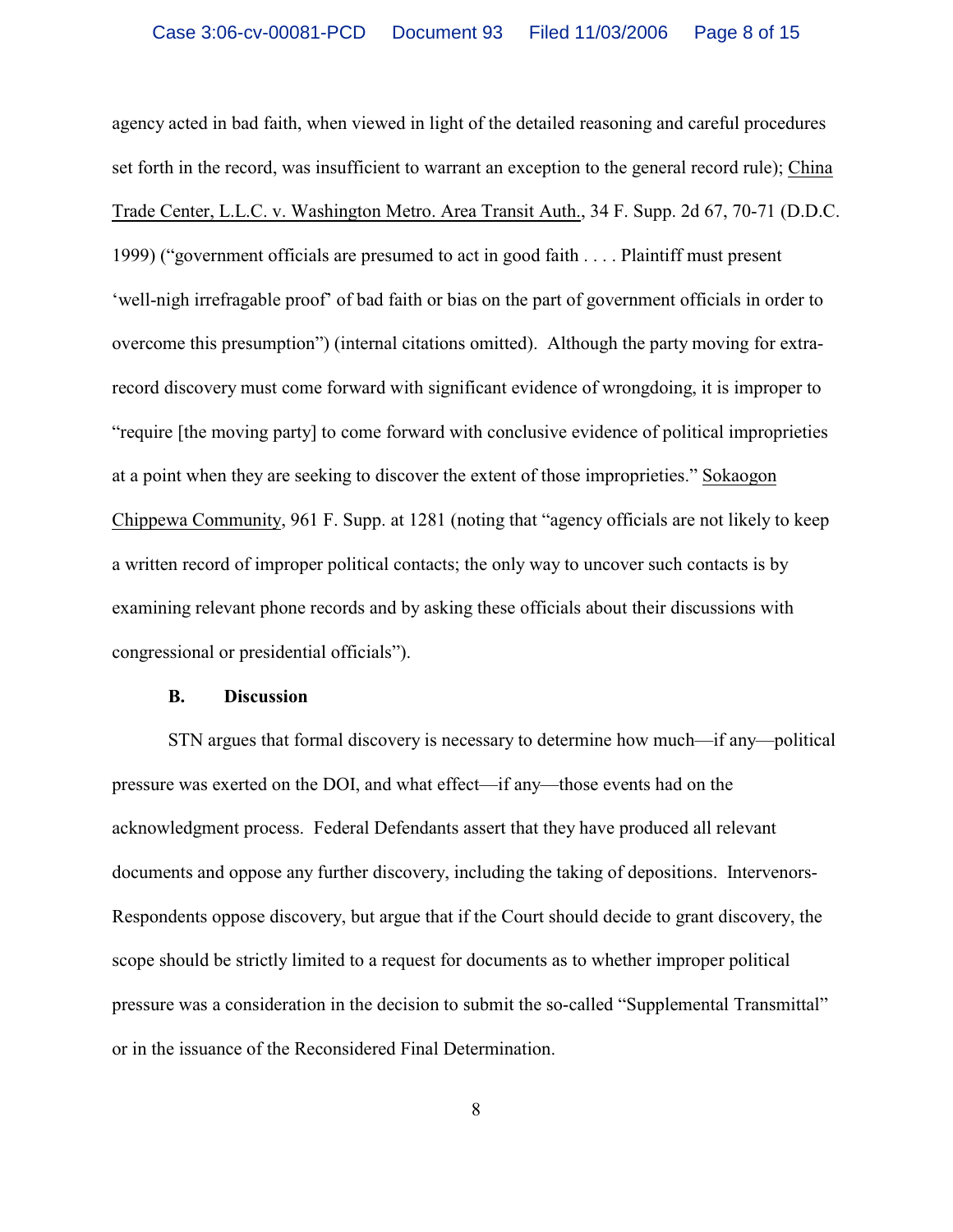STN has submitted evidence of alleged political pressure, which include allegations that: (1) "members of Connecticut's congressional delegation met with [the DOI] Secretary Norton and members of her staff on no less than four occasions, each time demanding that the Department reverse its decision;" (2) "[Connecticut] Attorney General [Richard] Blumenthal, while representing the State in litigation before this Court, and while subject to a Court order to avoid ex parte contacts, had a private meeting with Secretary Norton to contest the recognition decision;" (3) "[t]he Connecticut congressional delegation fomented congressional hearings designed to consider reform of the tribal recognition process;" (4) TASK, a group formed by officials and citizens of the Town of Kent, "hired a high-powered Washington, DC lobbying firm—Barbour Griffith & Rogers LLC ("BGR")—to assist" it in undermining STN's recognition process; (5) "BGR—at the same time it was working to bring Governor Rell into its cause—directly contacted officials of the Department of the Interior;" (6) "Congresswoman [Nancy] Johnson contacted the BIA to request a meeting with agency officials including Aurene Martin in order to deliver to the BIA 8,000 survey postcards from Johnson's constituents, ostensibly opposing 'a new casino in Western Connecticut,'" and "[h]er press secretary informed the BIA that this effort . . . concerned the Schaghticoke's petition;" (7) "[t]hree members of Connecticut's congressional delegation directly contacted the IBIA . . . to argue ex parte against the merits of the Tribe's position on the appeal," and "shared their ex parte IBIA submission with TASK;" (8) "Congresswoman Johnson introduced legislation, the 'Schaghticoke Acknowledgment Repeal Act of 2005,' (H.R. 1104)—the first termination bill since federal repudiation of the termination policy nearly 50 years ago—that threatened, in effect, to strip the BIA of power to make a final, binding determination as to the Tribe's petition, and, in its place,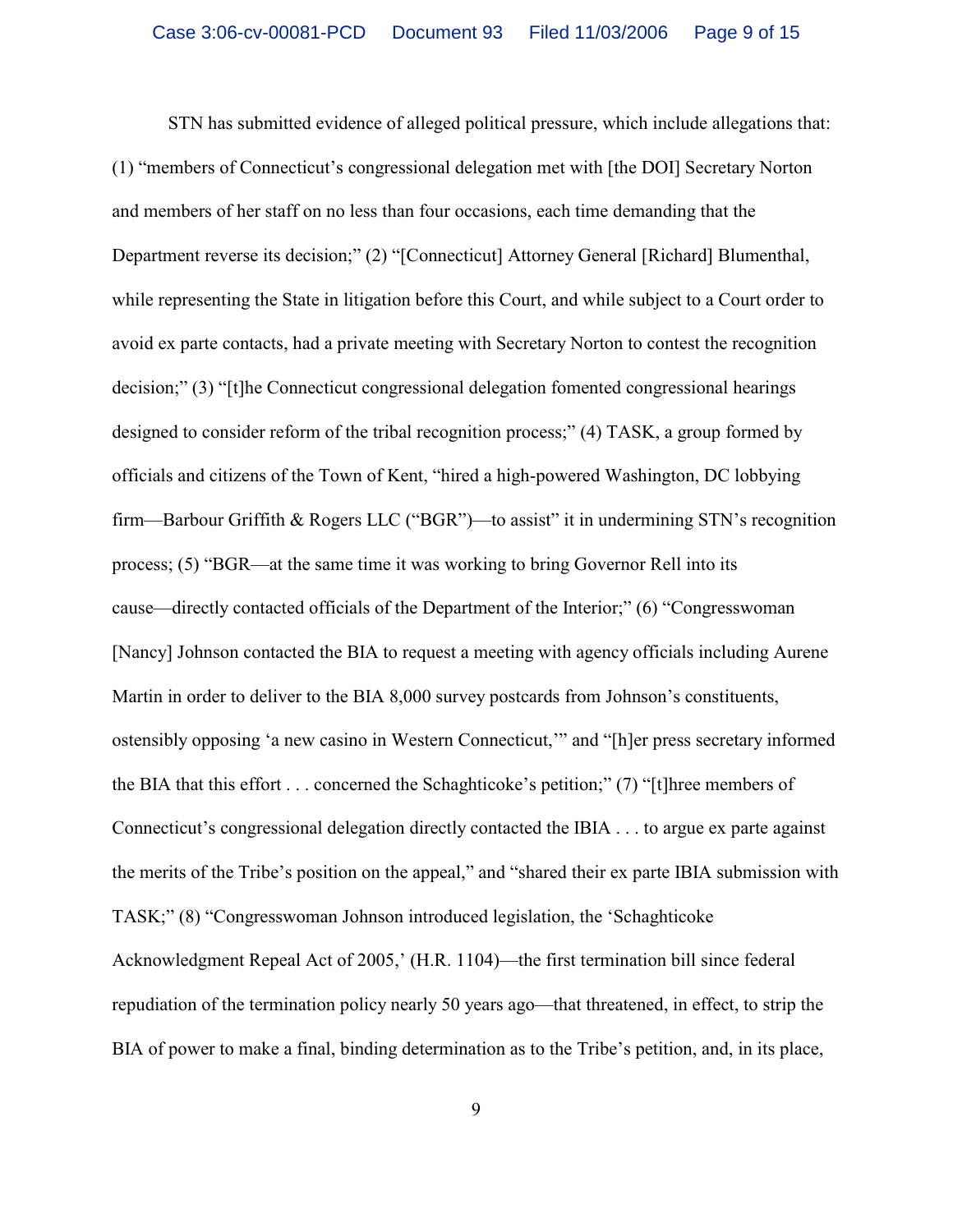to usher in a new era of congressional termination acts with disastrous consequences for each and every American Indian Tribe." (See STN Mem. Supp. Mot. Disc. 4-6.) In its Reply memorandum, STN cites additional evidence that has come to light since the filing of their motion. (See STN Reply 2-4.)

STN alleges that there were certain contacts between the Connecticut congressional delegation and Connecticut state officials with persons in the DOI, BIA, IBIA and OFA. Although these contacts are not necessarily impermissible ones and do not necessarily prove that impermissible factors were taken into consideration in the acknowledgment process, they do raise some questions. It is clear that an administrative decision must be based "strictly on the merits and completely without regard to any considerations not made relevant by Congress in the applicable statutes." Volpe, 459 F.2d at 1246. Because "[c]ongressional interference in the administrative process is of heightened concern in a quasi-judicial proceeding," ATX, Inc. v. United States Dep't of Transp., 41 F.3d 1522, 1527 (D.C. Cir. 1994), this Court finds that very limited, focused discovery is appropriate. The contacts and alleged pressure will not be grounds for overturning the agency decision,  $\frac{10}{10}$  however, unless STN can show that the alleged pressure actually affected the agency decision on the merits, a finding that is difficult to make if the agency decision is based on extensive findings and reasoning and is made completely without regard to impermissible considerations. ATX, Inc., 41 F.3d at 1527-30; Volpe, 459 F.2d at 1246.

These allegations set forth with regard to former Secretary Gale Norton and Associate Deputy Secretary James Cason are sufficient to warrant further discovery into the question of

 $10$  The authority of congressional representatives to exert some pressure is without question and therefore, congressional actions not targeted directly at the decision makers—e.g., contemporaneous hearings—do not invalidate an agency decision. ATX, Inc., 41 F.3d at 1528.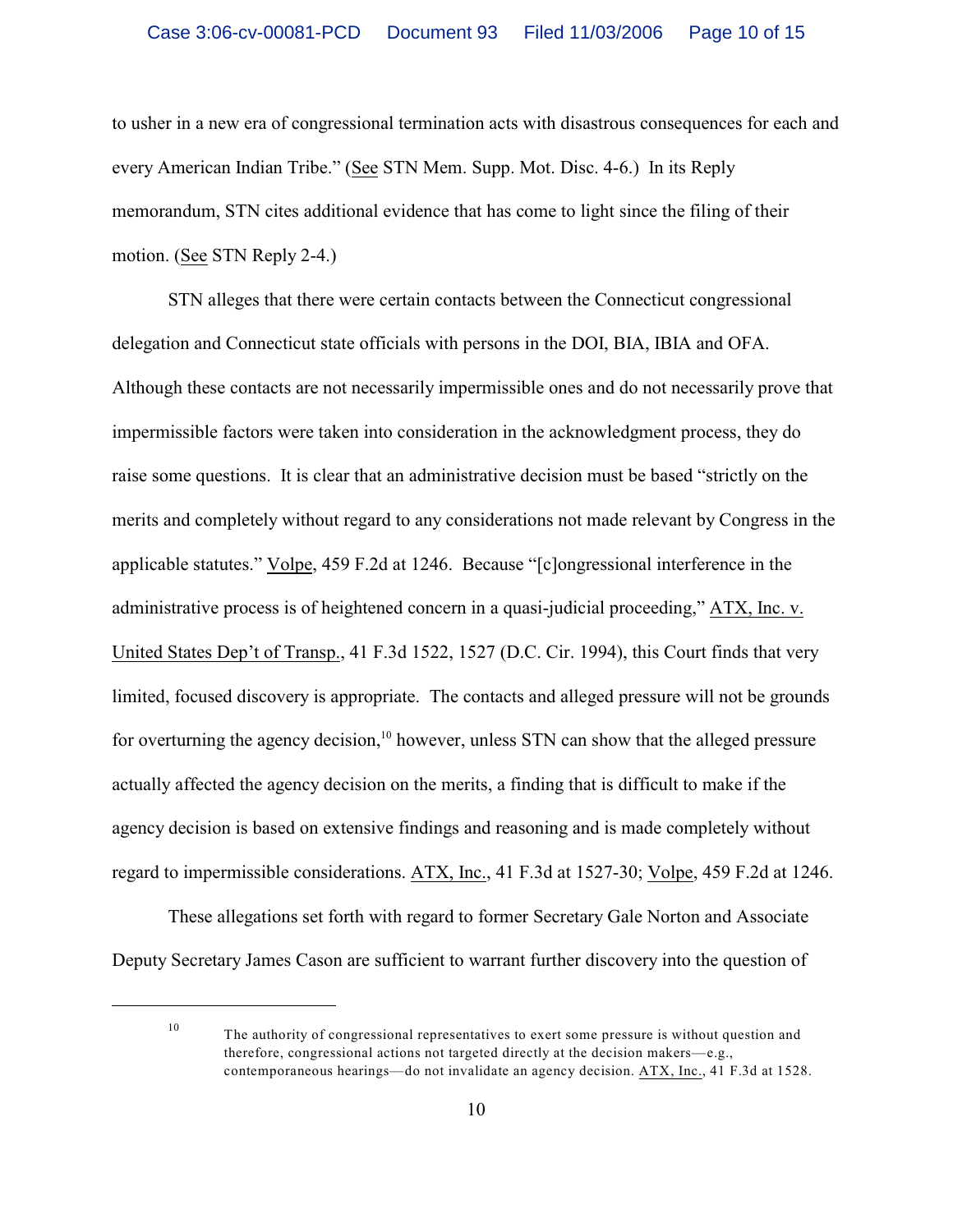whether there was bad faith or improper behavior on their parts. At the very least, STN has presented evidence sufficient to find that they may have "unique personal knowledge" with regard to activity and pressure concerning STN's petition. Cmty. Federal Sav. & Loan Ass'n, 96 F.R.D. at 621. Accordingly, in response to STN's discovery requests, this Court will permit the following limited discovery, $<sup>11</sup>$  in lieu of any further response to the requests:</sup>

(1) STN may take the deposition of Gale Norton, Former Secretary of the Interior, however, the deposition will be limited to the communications she received from members of the Connecticut congressional delegation, Connecticut state officials or any person or entity representing the State of Connecticut, and the role, if any, these communications played—through former Secretary Norton—in the Reconsidered Final Determination on STN's petition for federal recognition, i.e., that she in turn communicated to anyone in the DOI or any of its agencies which were involved in making the final decision, but only to the extent not covered by the documents already produced; and

(2) STN may take the deposition of James E. Cason, Associate Deputy Secretary of the Interior, however, the deposition will be limited to any communication he received, directly or indirectly, from members of the Connecticut congressional delegation, Connecticut state officials or any person or entity representing the State of Connecticut, which pertained to the STN petition for federal recognition and what, if any, role such communications played in the Reconsidered Final Determination on the STN petition.

This Court finds that the more extensive discovery requested is not appropriate due to the fact that <sup>11</sup> STN was already permitted to conduct discovery, from May 20, 2005 through October 1, 2005, in the related land claim actions for the purpose of determining whether the Court's Scheduling Order prohibition on meeting or contacting officials of the Department of the Interior was violated. Moreover, the Federal Defendants have already produced a very large number of documents responsive to STN's proposed requests. (See Fed. Defs.' Mem. Opp. 19-28.)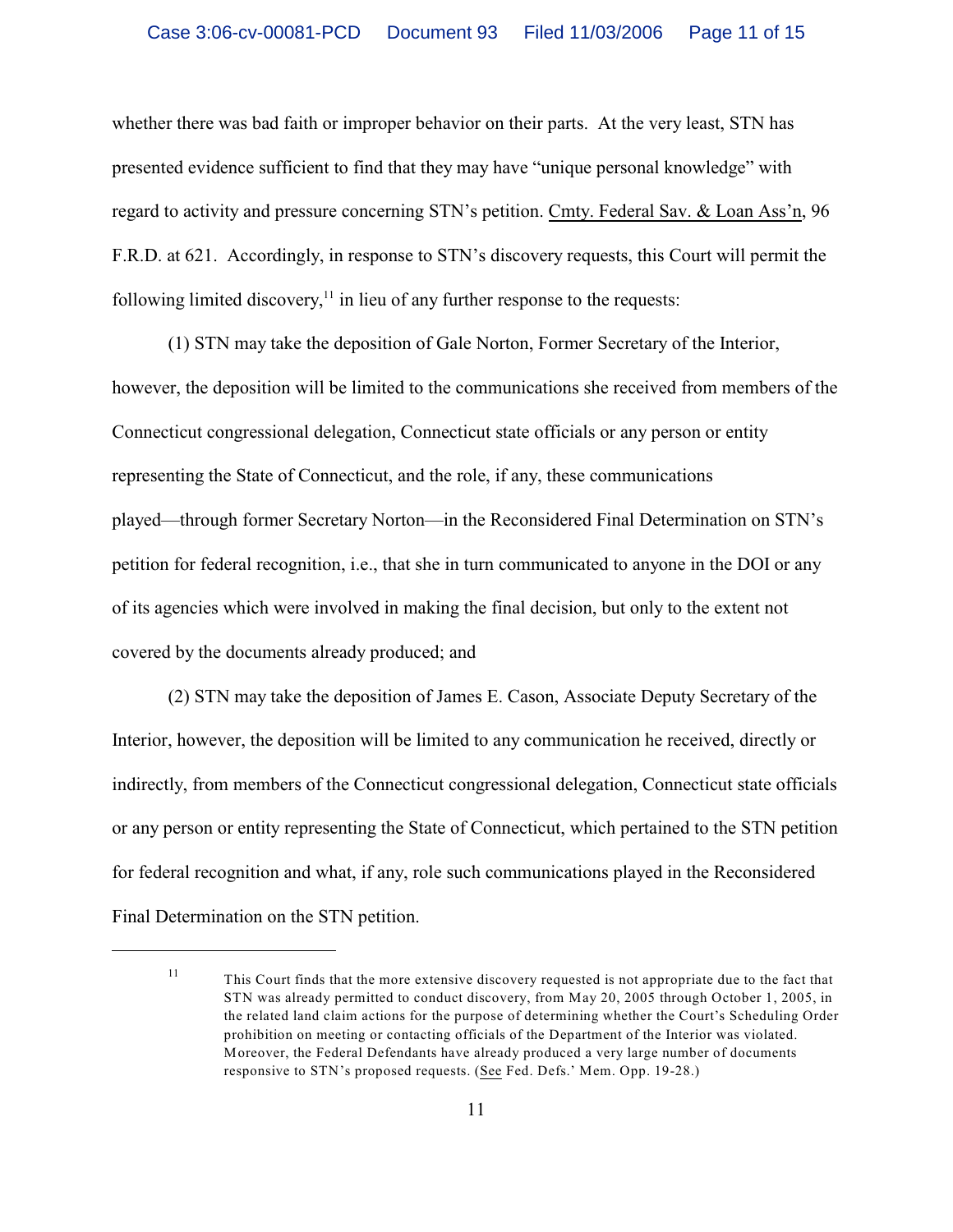Both depositions shall be completed on or before November 24, 2006.

STN will not be permitted to depose any other agency officials or any other person connected to the agency's decision. In this case, an extensive administrative record was created at the time of the agency decision, and STN has not made a sufficient showing of bad faith or improper behavior on the part of any person, aside from Gale Norton and James Cason, that would warrant the taking of his or her deposition. Cmty. Federal Sav. & Loan Ass'n v. Federal Home Loan Bank Bd., 96 F.R.D. 619, 621 (D.D.C. 1983) (citing United States v. Morgan, 313 U.S. 409, 422, 61 S. Ct. 999, 1004, 85 L. Ed. 1429 (1941)).<sup>12</sup> Aside from the two officials noted above, STN seeks to depose J. Steven Griles, Deputy Secretary of the Interior, David Bernhardt, Director of the DOI's Office of Congressional and Legislative Affairs and Counselor to the Secretary, Lee Fleming, Director of the OFA, and Loren Monroe of Barbour Griffith & Rogers LLC. STN has not alleged nor presented evidence of any bad faith or improper behavior on the part of any of these agency officials in connection with the decision to submit the Supplemental Transmittal or the issuance of the Reconsidered Final Determination. The evidence set forth here does not rise to the "extraordinary circumstances" necessary before requiring an agency official to submit to an oral deposition. Id. ("Not only must the integrity of the administrative process be protected, but public policy requires that the time and energies of public officials be conserved for the public's business to as great an extent as may be consistent with the ends of justice in particular cases.").

Because the officials STN seeks to depose are senior officials within the DOI, a very strong 12 showing of bad faith or improper behavior is required. See Cmty. Federal Sav. & Loan Ass'n, 96 F.R.D. at 621 ("the more senior the official to be deposed the stronger the showing to be demanded").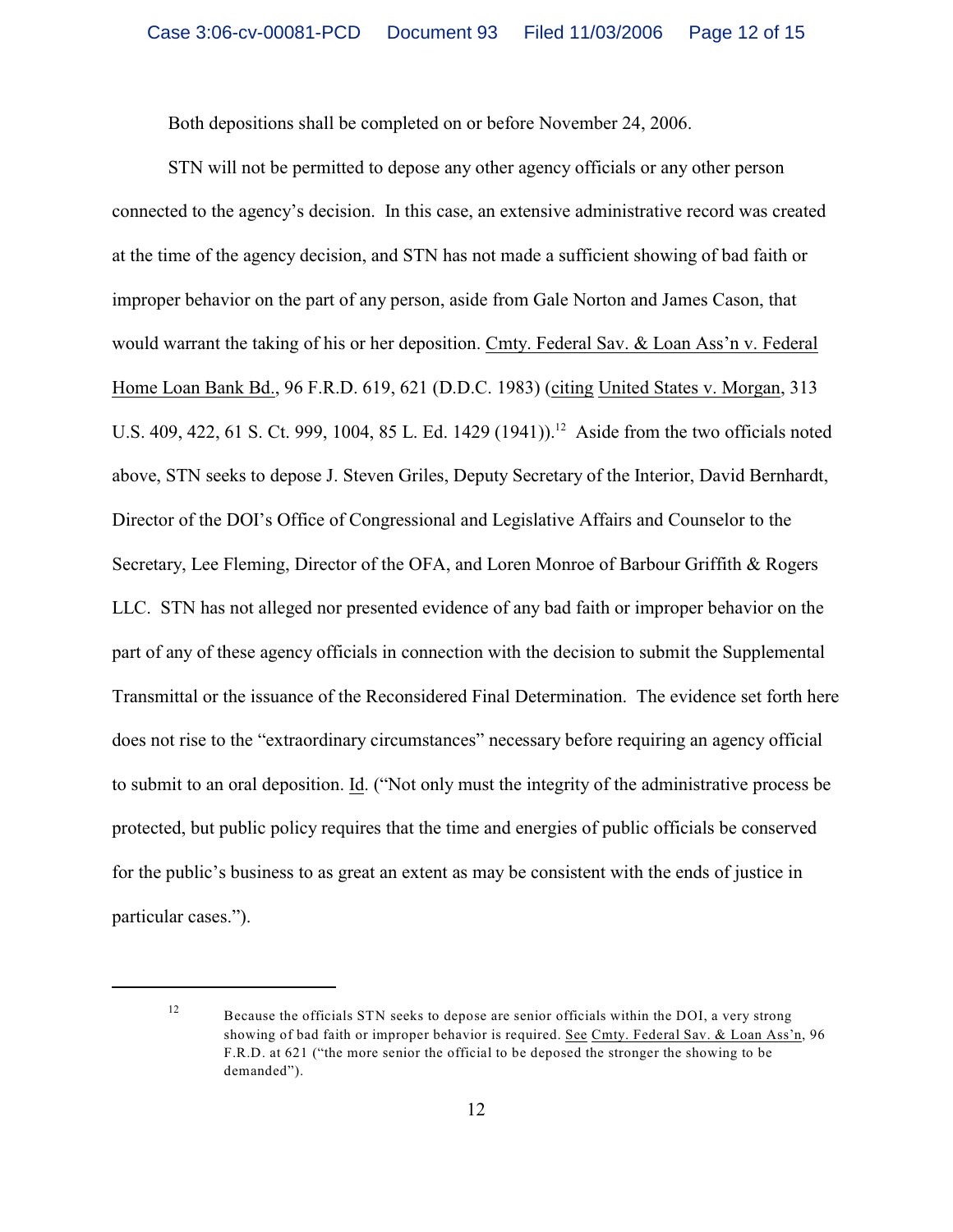# **IV. MOTION FOR CLARIFICATION OF THE RECORD & FOR SUPPLEMENTAL DISCOVERY**

With regard to an August 19, 2005 letter from the Court to Governor M. Jodi Rell, STN moves (1) for the August 19, 2005 letter to be made part of the record in this case and (2) for an order permitting STN to take supplemental discovery of the State of Connecticut with respect to the August 19, 2005 letter. The State of Connecticut opposes STN's motion.

STN represents that it recently discovered an August 19, 2005 letter from the Court to Governor M. Jodi Rell, and that neither STN nor its representatives had previously seen the letter. STN asserts that it is concerned about: (1) whether the August 19, 2005 letter is the only such non-filed correspondence between the Court and a party to this action, (2) whether the contents of the letter can fairly be read to suggest that the Court has unfavorably prejudged STN's due process claims—or other claims—in this action, and (3) how the State of Connecticut may have used the August 19, 2005 letter to its advantage in influencing the nonacknowledgment decision of the DOI, rendered shortly after the August 19, 2005 letter, in October 2005. (STN Mot. Clarification & Suppl. Disc. 2.)

The August 19, 2005 letter merely responds to a letter from Governor Rell. The letter has no substantive significance insofar as the merits of STN's claims are concerned, but serves only to provide some explanation that the extension of time referenced in the letter was designed to protect STN's due process rights. The letter does not reflect any view on the part of the Court, and the Court holds no views, with regard to the merits of STN's claims. The STN has failed to show that the letter was used in any way by any party to influence officials within the DOI or the BIA, stating only that it "does not know" how the State may have used it. (STN Mot.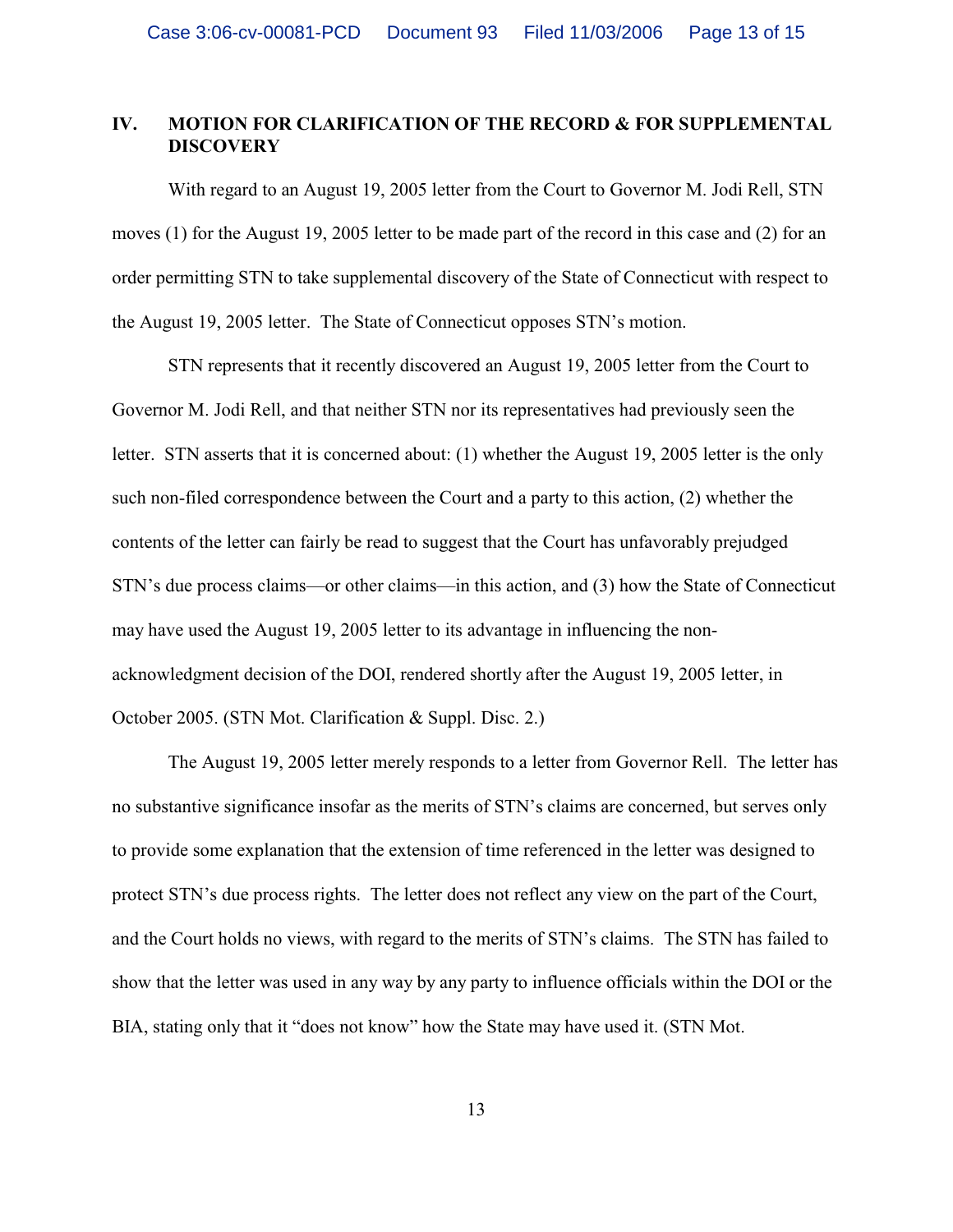Clarification & Suppl. Disc. 2.) There is no evidence that Associate Deputy Secretary James E. Cason, the decision maker for the Reconsidered Final Determination, was improperly influenced by the August 19, 2005 letter, or any communication. (See Cason Decl., Doc. No. 86.) Moreover, the Declaration of Philip Dukes, Counsel for Policy for Governor Rell, states that the August 19, 2005 letter was, upon receipt, filed among the documents related to tribal recognition and "was not disseminated to any person or otherwise used for any purpose." (Dukes Decl. ¶¶ 5- 6, Ex. 2 to State's Opp.)

The STN has failed to make the "strong showing" required for discovery with regard to this letter. The letter has no substantive significance and has not been shown to be relevant in any way to the final agency decision, and therefore, there is no need to permit STN to take supplemental discovery of the State of Connecticut. Because the State of Connecticut has no objection to the letter being made part of the record, this Court will grant STN's request to do so, however, STN's Motion for Supplemental Discovery with regard to the letter is denied.

#### **V. CONCLUSION**

For the foregoing reasons and in accordance with the terms set forth herein, Intervenors-Respondents' Motion to Strike [Doc. No. 48] is **denied**, STN's Motion for Leave to Take Discovery [Doc. No. 58] is **granted in part** and **denied in part**, and STN's Motion for Clarification of the Record and for Supplemental Discovery [Doc. Nos. 87, 88] is **granted in part** and **denied in part**.

SO ORDERED.

Dated at New Haven, Connecticut, November 3, 2006